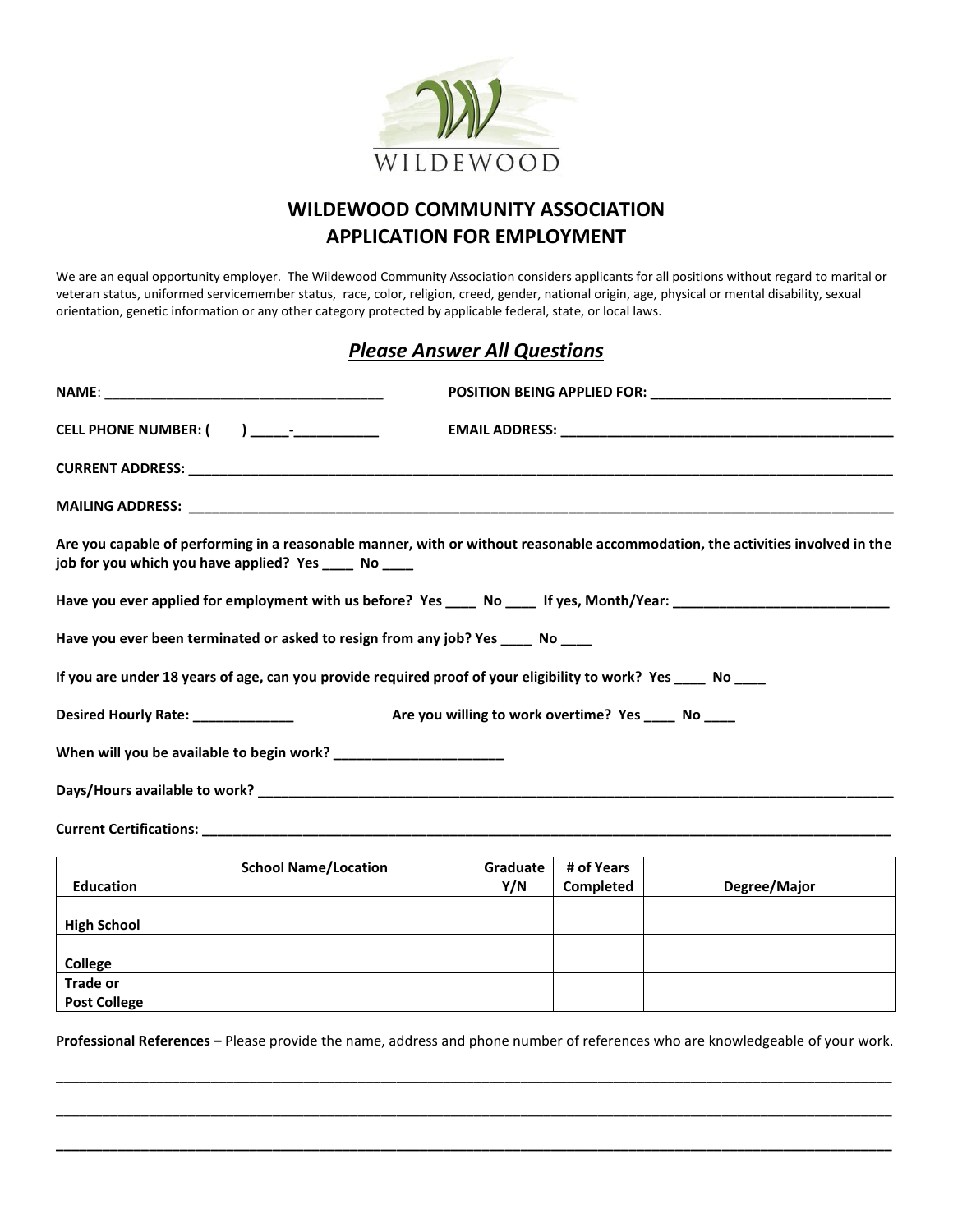

## **EMPLOYMENT HISTORY**

Please list the names of your present and/or previous employers. You may include any verifiable work performed on a volunteer basis, internships, or military service. Please exclude organizations which may indicate race, color, religion, sex, national origin, sexual preferences, handicap or other protected status.

|                                               | Dates Employed: From ___/ ___/ _______ To ___/ ___/ ______                                                      |
|-----------------------------------------------|-----------------------------------------------------------------------------------------------------------------|
| Wages: Start _______________ Final __________ |                                                                                                                 |
|                                               | the contract of the contract of the contract of the contract of the contract of the contract of the contract of |
|                                               |                                                                                                                 |
|                                               | Dates Employed: From __/__/_______ To __/__/_____                                                               |
| Wages: Start _______________ Final __________ |                                                                                                                 |
|                                               |                                                                                                                 |
|                                               |                                                                                                                 |
|                                               | Dates Employed: From $\_\_\_\_\_\_\_\_\_\$ To $\_\_\_\_\_\_\_\_\_\_\_\_\_\_\_\_\_\_\_\_\_\_\_$                  |
| Wages: Start _____________ Final _________    |                                                                                                                 |
|                                               |                                                                                                                 |

## **APPLICANT CERTIFICATION**

**THIS COMPANY IS AN AT-WILL EMPLOYER AS ALLOWED BY APPLICABLE STATE LAW. THIS MEANS THAT REGARDLESS OF ANY PROVISION IN THIS APPLICATION, IF HIRED, THE COMPANY OR I MAY TERMINATE THE EMPLOYMENT RELATIONSHIP AT ANY TIME, FOR ANY REASON, WITH OR WITHOUT CAUSE OR NOTICE. NOTHING IN THIS APPLICATION OR IN ANY DOCUMENT OR STATEMENT, WRITTEN OR ORAL, SHALL LIMIT THE RIGHT TO TERMINATE EMPLOYMENT AT-WILL. NO OFFICER, EMPLOYEE OR REPRESENTATIVE OF THE COMPANY IS AUTHORIZED TO ENTER INTO AN AGREEMENT – EXPRESS OR IMPLIED – WITH ME OR ANY APPLICANT FOR EMPLOYMENT FOR A SPECIFIED PERIOD OF TIME UNLESS SUCH AN AGREEMENT IS IN A WRITTEN CONTRACT SIGNED BY THE PRESIDENT OF THE COMPANY.**

**IF HIRED, I AGREE TO CONFORM TO THE RULES AND REGULATIONS OF THE COMPANY, AND I UNDERSTAND THAT THE COMPANY HAS COMPLETE DISCRETION TO MODIFY SUCH RULES AND REGULATIONS AT ANY TIME, EXCEPT THAT IT WILL NOT MODIFY ITS POLICY OF EMPLOYMENT AT-WILL.**